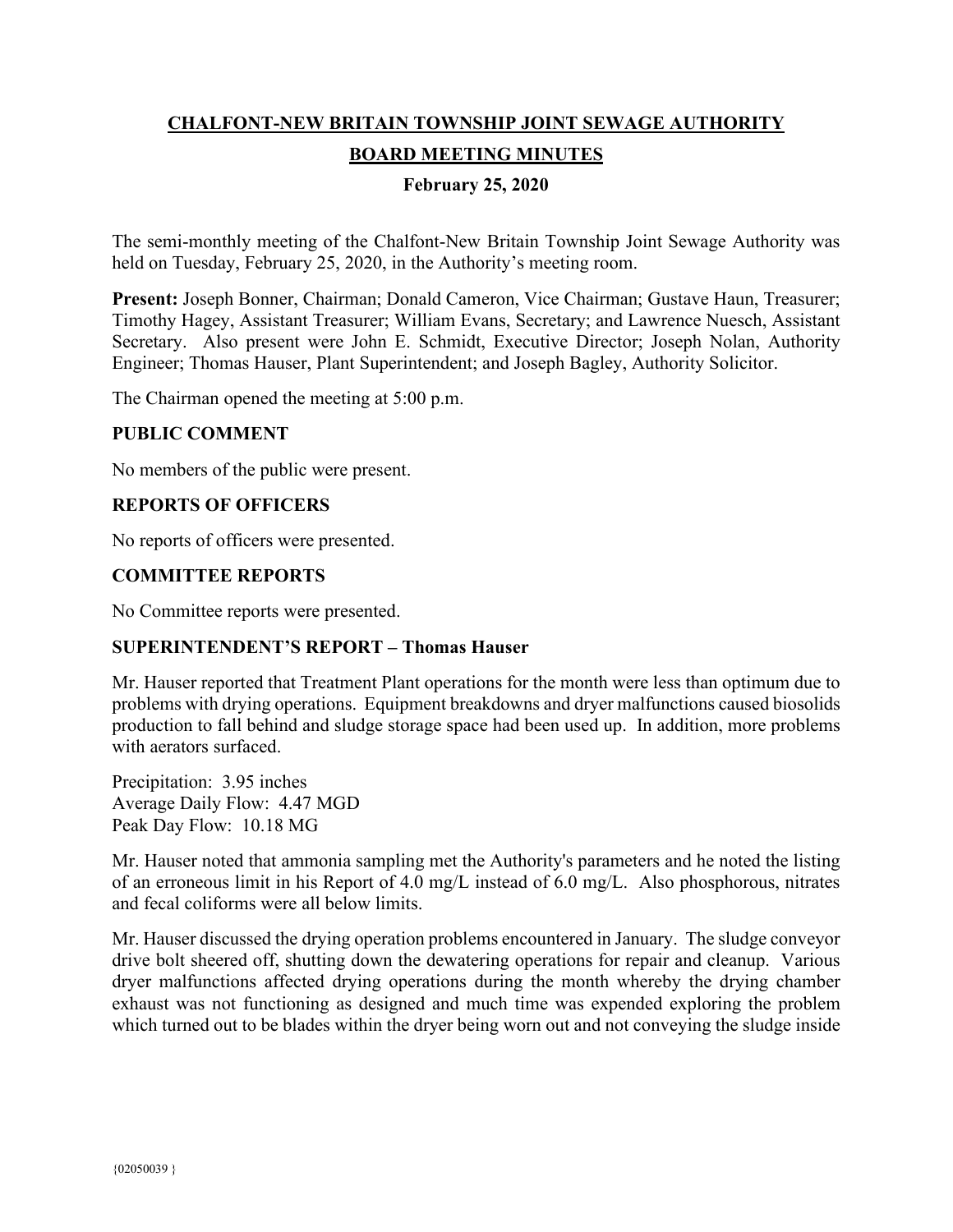the dryer. There was an extensive discussion regarding the dryer reaching the end of its useful life.

Mr. Hauser also reported on power blinks knocking out the SCADA System control panel in the DAFT and centrifuge/dryer building. He reported no SSO's were incurred. He further reported that the bearing plate on the No. 2 aerator at shafts 1 and 2 was loose and moving around. Two days later the coupling broke off and broke the shaft. Mr. Hauser is pricing the cost of a new shaft on the aerator. Also the No. 4 aerator is out of service due to a failed gear-reducer and a new one is on order. No bulk biosolids were distributed during the month.

In the collection system, routine pump station maintenance was performed as well as various CCTV jobs with the TV truck. The Cycle B deduct meter list was read. The hole next to the centrifuge building resulting from removal of the fuel tank was backfilled by Authority personnel. Also, new decking was installed on the tag-along trailer.

The Board asked various questions regarding the fuel tank removal, the problems with the drying chamber exhaust and excessive rains during tropical storm events. There was a general discussion about the dryer reaching the end of its useful life and the necessity to begin hauling sludge to the composting facility near Manheim.

# **EXECUTIVE DIRECTOR'S REPORT – John Schmidt**

Mr. Schmidt reported that the employee interviewed as an electrician accepted the job offer and will report for work on March 16.

Mr. Schmidt inquired about participants for the next PMAA dinner which is scheduled for April 9.

Mr. Schmidt announced that he will be absent for the second Board meeting in March.

Mr. Schmidt reported that he will be submitting the preliminary expense budget for next year to the Board at the next meeting (March 10).

## **ENGINEER'S REPORT – Joseph Nolan, P.E.**

Mr. Nolan reported that bidding on the new dryer installation is underway. The bidding ends next week and Mr. Nolan expects an award to be made at the Board's March 10 meeting. A mandatory pre-bid meeting was held at the Authority offices last week. Mr. Nolan is pleased with the quality of some of the potential bidders. Mr. Nolan discussed the PennBid process with the Board. He also reported that he is working with Authority personnel on the relocation and reinforcement of a truss in the dryer building affected by planned removal of the wall. He noted that a lot of hours have been put into answering questions from bidders and a recent problem encountered by a supplier regarding parts for a cooling tower where a supplier had to be switched. In response to a